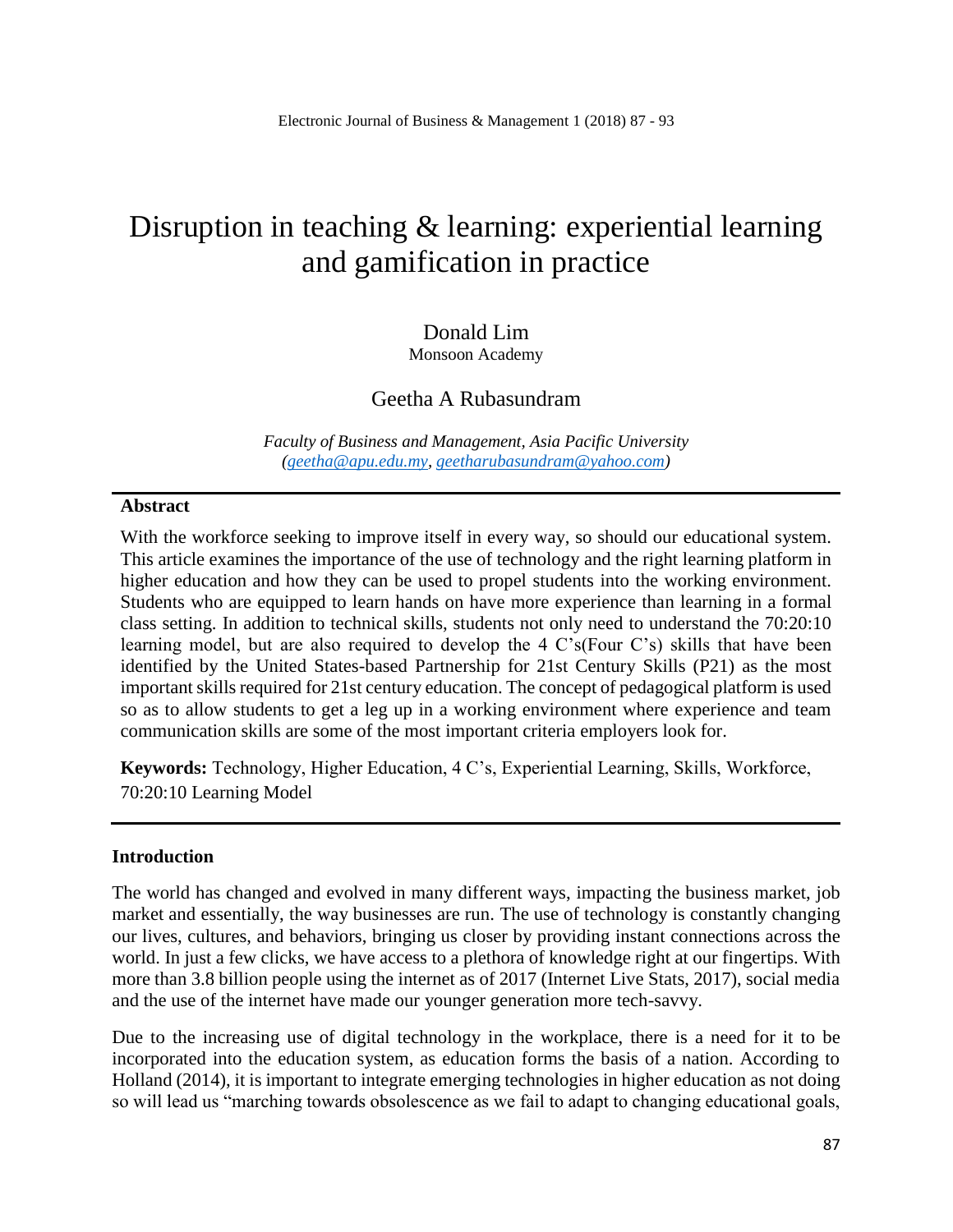objectives, and new technologies." The difference between learning and being an innovative thinker is the measurable value to the companies and employers of the business world where improvements are always made.

# **Learning and Innovative Skills in the Modern World**

Holland (2014) states that "The factory and banking models are no longer relevant and students are now demanding interactive, relevant learning experiences, as they well should." The optimal resource for successful learning is shown by the 70:20:10 learning model. Developed by McCall, Lombardo and Eichinger at the Center for Creative Leadership beginning in the 1980's, the model indicates that 70% of our knowledge comes from experience, 20% comes from social learning, while only 10% of our knowledge comes from formal education. The 70:20:10 framework is especially true in today's dynamic environment where disruption and change are the constants. Yet, how many universities and educational institutions have actually morphed themselves into this 70:20:10 model? Most universities acknowledge the value of added knowledge that comes from experiential learning, however, they still use the traditional "Powerpoint" or "e-learning" teamed with the occasional "labs", "workshops", and "field trips." Unfortunately, providing such mode of learning in which students learn by experience may be impractical, costly, overwhelming or even time-consuming.

It is important to note that in the modern workforce, employers focus on experience (Teodora et al, 2013) and prefer employees who can work well with others (MacDermott, 2017). According to Raymond et al (1993), employers are looking for team players, innovators, and risk takers alongside active experience. These criteria remain true to this day. Having technical skills and experience are important, but "21st century skills" are crucial in occupational success. The increased emphasis of creative individuals who can think critically and cooperate together comes with the nature of the workforce where change is constant (American Management Association, 2010). These crucial learning and innovative skills are presented by assessing the 4 C's which are, according to Partnership for 21st Century Learning and Pearson, Critical thinking, Collaboration, Communication, and Creativity (American Management Association, 2010).

In a survey given to 400 employers, more than 90 percent identified **critical thinking** as one of the top skills needed in students in higher education (Casner-Lotto & Barrington, 2006). Ventura, Lai, and DiCerbo (2017) offers a broad and applicable definition of critical thinking in today's terms: "a multifaceted skill that involves problem-solving in the face of ill-defined information." It is the ability to analyze, evaluate, form logical conclusions, and make decisions based on the information given. Using a pedagogical approach or "active learning" on teaching critical thinking, Rimiene (2002) found that students randomly assigned to this course exhibited significant improvement in analysis, evaluation, inference, inductive reasoning, and deductive reasoning than those who did not take the course.

Under **collaboration,** students work in teams to achieve a goal collectively, a skill that is sought out by employers. According to Morgeson, Reider, and Campion (2005), when individuals are places into teams, those who possess higher collaborative skills will lead to more successful teams. In an expanding marketplace that relies heavily on technology, the benefits of using technological devices as tools help students use the 4C's effectively to develop higher order thinking.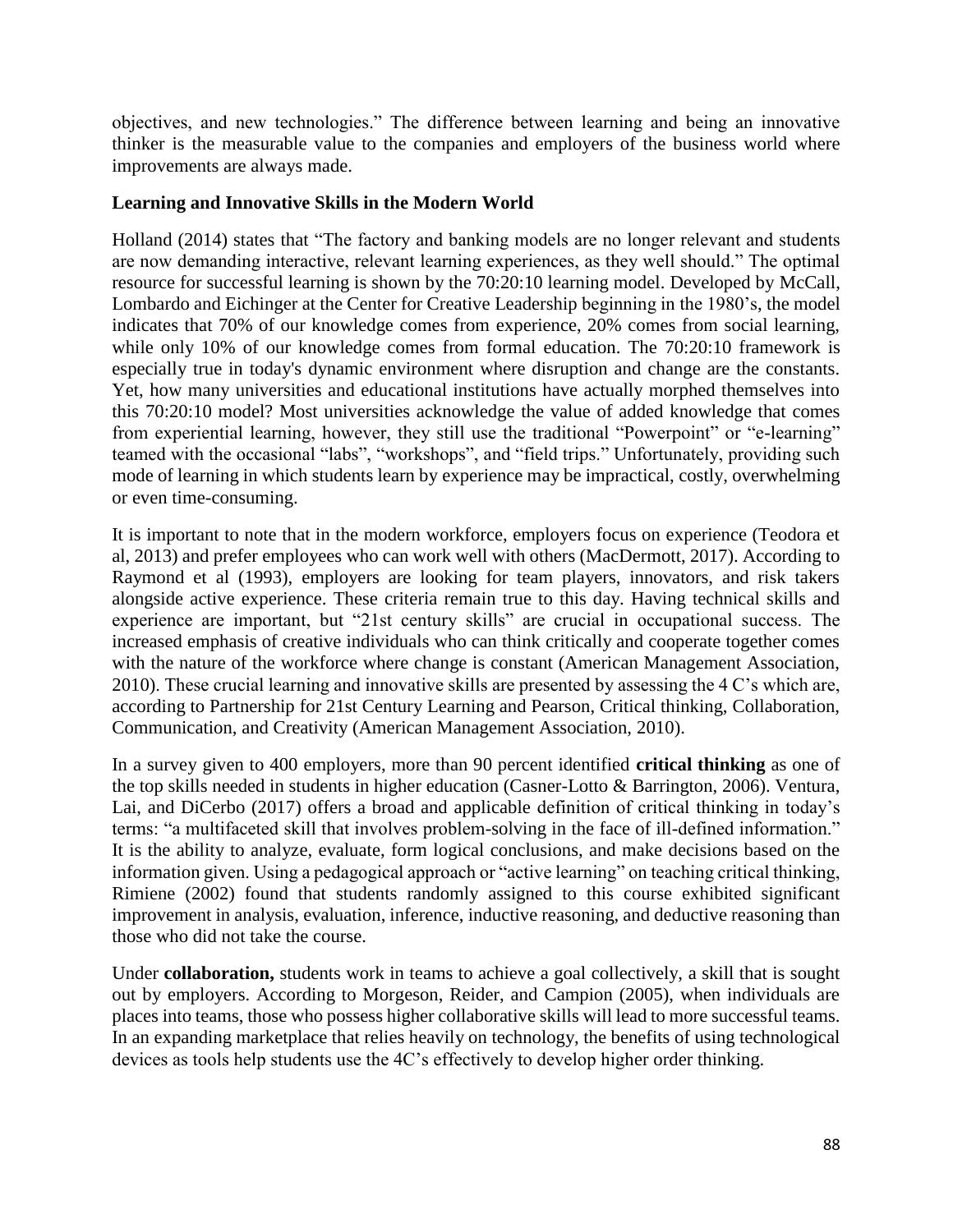Anyone can excel in their area of expertise whether it is engineering, journalism or business, but it can only benefit them if they are able to share their ideas coherently and understand what others are saying. Robles (2012) states that effective **communication** leads to overall success of businesses. Considering these facts, employers are well aware of the values of good communication, which are the ability to deliver clear messages with a desired outcome in mind and listen attentively to others. Research has established role play as an effective approach in learning good interpersonal communication. Some of these research are represented in customer service (Rautalinko & Lisper, 2004) and social work (Rogers & Welch, 2009).

In order to provide the maximum output in any business, creative thinkers are needed to brainstorm more efficient ways to suit the market's needs. The integral part of **creativity** lies in the ability to come up with useful and original ways to solve problems as part of our daily life (Batey & Furnham, 2006). Creative thinkers are able to understand the limitations in reality and that failure is a learning opportunity towards innovation.

According to the study of Pew Research (The Future of Gamification), technology consultancy Gartner has projected 50% of corporate innovation will be "gamified" by 2015. Another consulting firm, Deloitte, cited gamification as one of its Top 10 Technology Trends for 2014, predicting "Serious gaming simulations and game mechanics such as leader boards, achievements, and skillbased learning are becoming embedded in day-to-day business processes, performance, and engagement."

# **Methodology**

The research required the use of a pedagogical platform which would incorporate the 4 C's, Critical thinking, Collaboration, Communication, and Creativity that could be applicable across a variety of students, regardless of background. The researcher's identified MonsoonSIM as a suitable platform, as it was built on a SAP based ERP ideology, using 12 core business modules. Monsoon Business Simulation or simply MonsoonSIM, is an Experiential Learning Platform developed to help students learn Enterprise Business Processes involving Integrated ERP Concepts by performing various business transactions. Through its fun and exciting interactive cloud-based, students experience managing virtual companies in real time, and learn how 12 different core business modules consisting of more than 200 business concepts from retail, wholesale, finance, production, material requirements planning, warehouse and logistics, forecasting, procurement, asset maintenance, marketing, human resources, and customer service are interlinked. The winners of the game are based on simple yet transparent scoring systems, which is flexible enough to be changed based on the educators needs.

Since the system is cloud based, and the students were from international settings, the research was carried out based on a online feedback mechanism as well as an interview with the regional winning team. The feedback from academics and students were then assessed based on the four concepts, of critical thinking, communication, collaboration and creativity. Each of these concepts played a significant role in determining the winning team, as summarised in the next session: Results and Discussion.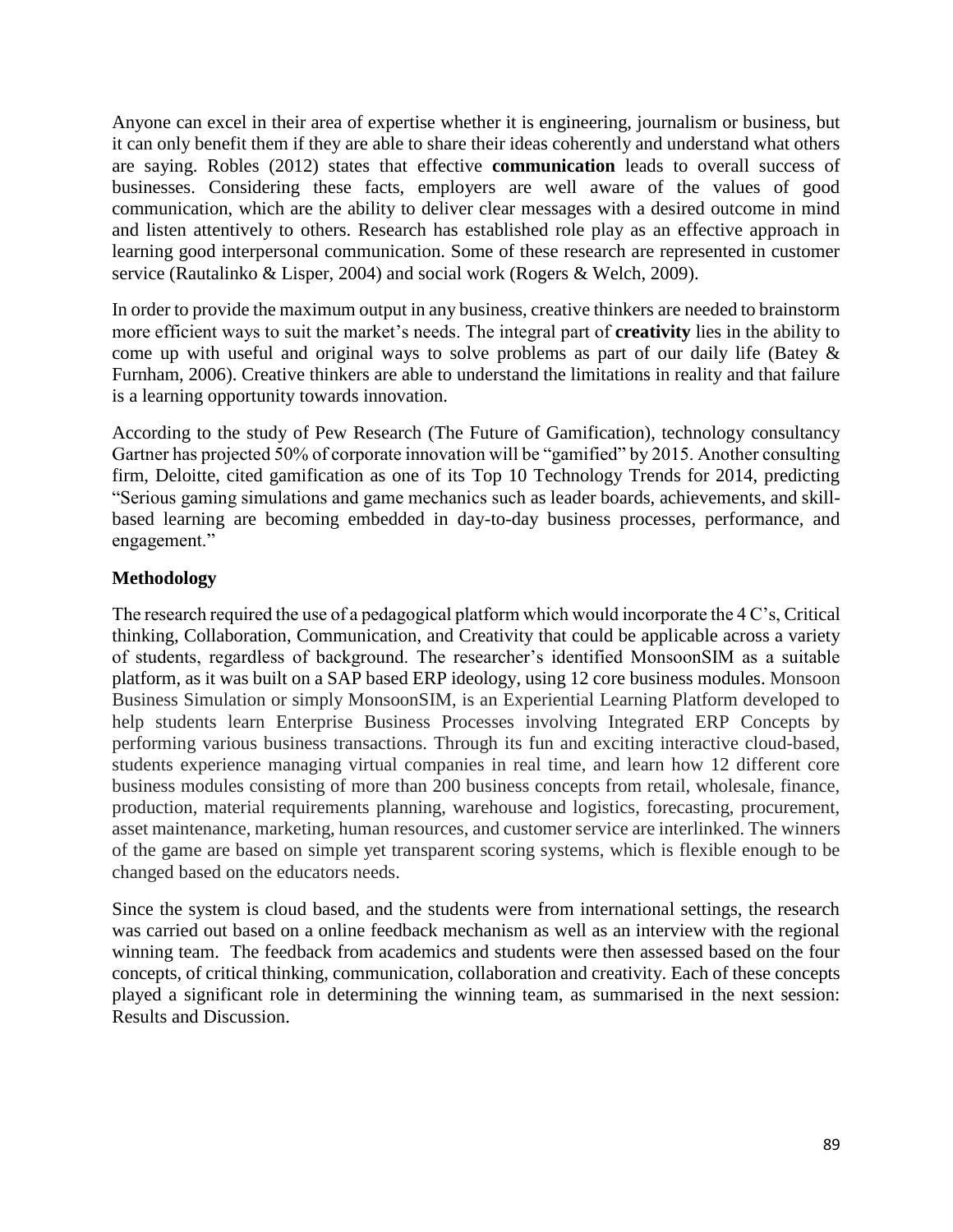## **Results**

In order to win the game, the students would need to assess their products, strategies, and competition. The game depends on scenario building, with the decisions and speed of the competitors as well as the focus on a more local business as compared to an international setting, as well as the ratio of management and focus. The strategy that the participants would use also mattered, especially in terms of managing their prices, costs (inclusive of a balance between storage cost, penalties, and procurement cost) as well as their manufacturing and other facilities. This is especially crucial when the teams start to bid for projects, which is one of the major profit making business strategies in the game. The ability to deliver whilst balancing the requirements by individuals, corporates and the bigger projects, together with the internal mechanisms are crucial, hence setting the scene for a business simulation which reflects a real life scenario for the students. However, communication and collaboration between the team members were also required, as split second decisions would need to be made based on opportunities that arose as well as to ensure that collaboration between members and modules remained strong. An example would be that, over purchasing may at times cause cash flow issues if it was not matched appropriately against the revenue and cash inflow.

Feedback from various academics who had used MonsoonSIM as their teaching and learning tools, reflect the elements mentioned above in their feedback. The interaction of modules and scope assisted them to teach students the interrelated nature of business decisions, and to understand the impact of X on Y. Having the system being built on a replica of the traditional ERP systems, and being realistic in terms of its orientation to a real life business setting, provides a strong sense of understanding of the holistic picture. They reaffirmed the use of business simulation as an effective method of instruction, and had noted the positive response from their own students in being to apply management theories and processes better strategically, providing a healthy and fun manner to challenge each other in the classroom without being overly complex.

Likewise, a similar tone was noted when assessing the students' feedback as well. Students mentioned that they were able to assess the cause and effect of their decisions, which enabled them to identify the drivers behind their profits based on the execution of daily activities, transactions, functions, processes and decisions. Students also compared traditional methods of teaching and learning to MonsoonSim, being the experiential learning platform. Using the simulation, they were able to apply various strategic and management theories to understand the application in a simple and fun manner. To sum it up, the researchers use a phrase from one of the participants "We have learnt how to think". All participants had encouraged the use of this platform as part of the teaching and learning platform as well, and to be made part of their official curriculum.

In order to assess further the level of complexity and applicability of the platform, the research assessed the perception of the 2015 Grand Final winners. The winners summed up their experience as "There's no absolute winning strategy in MonsoonSIM. To achieve the highest profit is to analyze every situation arising from precise real-time information, make a quick decision, and develop a flexible strategy". Their feedback allowed to the researchers to reaffirm both the critical thinking and creativity concepts which had been embedded into the game. It was interesting to note their experience at the different levels as well as the mistakes that they had learnt from in their journey to becoming winners. Though they were sceptical at first about the entire concept, they found that could adapt and excel within a few virtual days of the game, beating the other teams with a considerable margin during the first playoff. However, when competing against stronger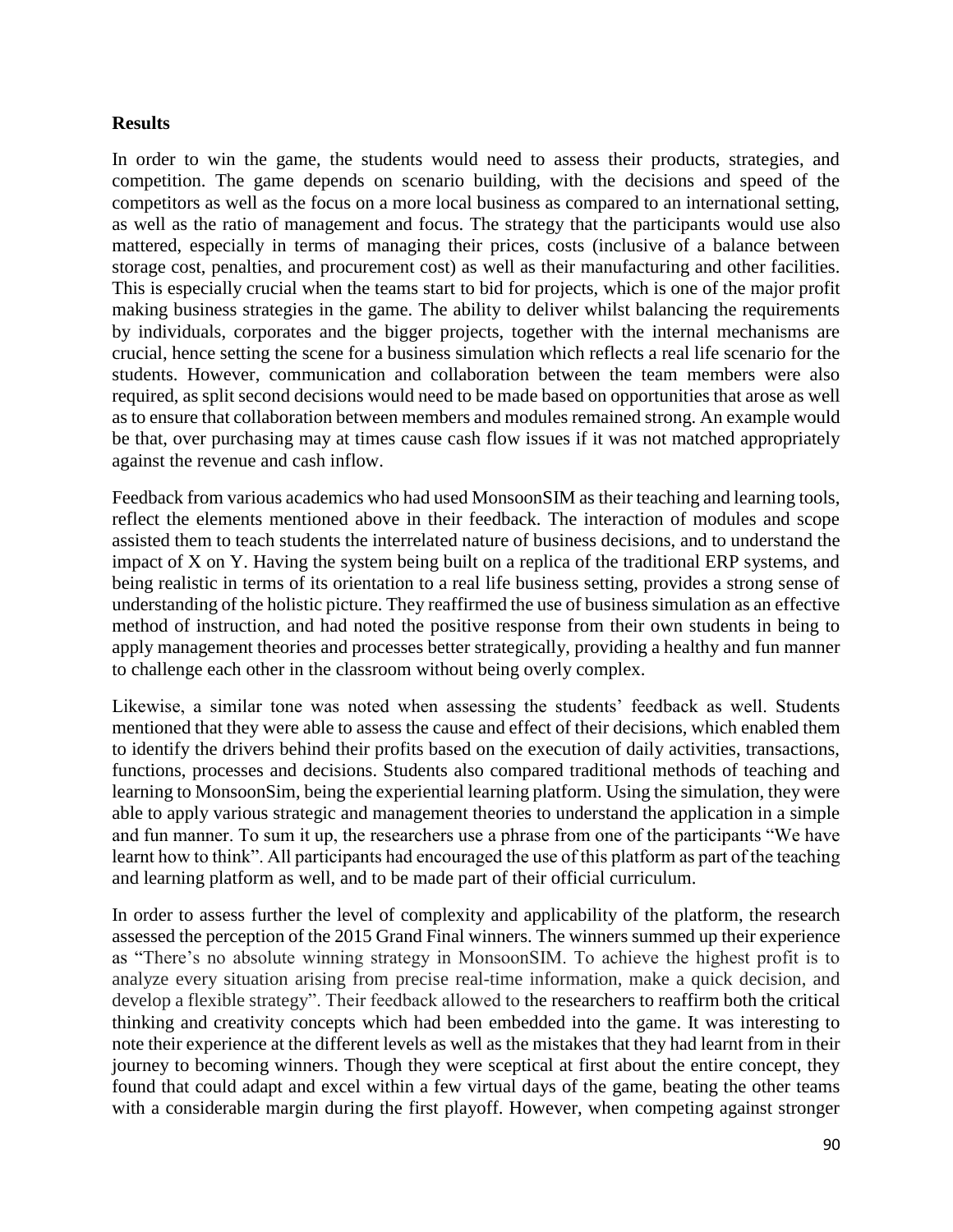teams in the campus final, they had faced difficulties with the other teams competing for market share in B2C and B2B, and covering their expenses. However, they were lucky to be able stick together and compete, using their solidarity and teamwork to motivate each other and keep their spirits high, even at a point when they were doing badly, hence the crucial need for collaboration and communication amongst team members. The team were runner ups which provided them the ticket to the National Final's. They used every lesson learnt to be able to become the winners at the Grand Finals, which included their lesson from the campus playoff, where the failure of mishandling of one division could reduce the performance significantly, and to make timely yet matured decisions to respond to the markets fast moving and fluctuating conditions. They applied theories from their text books diligently, to understand the simulation based on an oligopoly market or a competitive market, and the various strategies to incorporate input output ratios and best formulas.

Therefore, the researchers were able to conclude that by using business simulation via a gamification platform, students were able to incorporate the 4C's to achieve a better learning experience and outcome. The 70:20:10 model is also clearly seen in this research, especially in terms of the winning team's experience where they clearly demonstrated the experiential – social – formal relationship components well.

## **Conclusion**

To stay afloat in the workplaces' rapid changes, there has been an increase in recognition for the above skills so that students may not only thrive in school and work but also in life. In reality, these skills overlap and work side by side to help those involved manoeuvre through daily tasks and achieve academic and occupational success. Experiential learning platforms such as MonsoonSIM allows students to work collectively to reach the same goal, similar to a company and to build up a business based on role play, allowing them to learn technical skills while developing the 21st century skills of the 4 C's. In doing so, students are able to work together as a team to solve life-like problems in the business world, thus preparing them for their future working environment. Therefore, it would be recommended that universities and learning centers incorporate the concepts and themes discussed in this paper, to be able to communicate and extend the teaching and learning platform to react towards the needs of the youth and younger generation.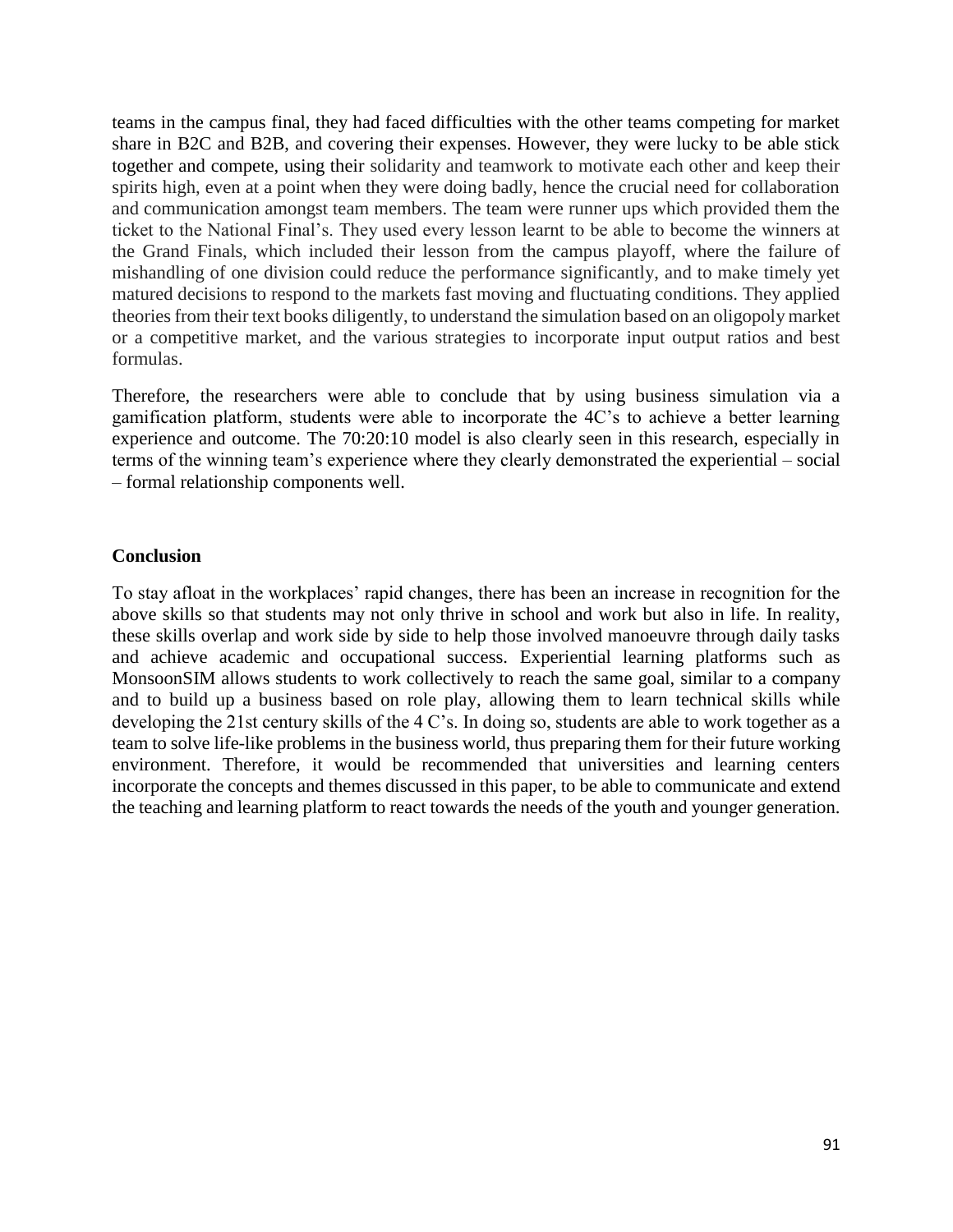#### **References**

- American Management Association (2010). AMA 2010 Critical Skills Survey. Retrieved from [\(http://www.p21.org/storage/documents/Critical%20Skills%20Survey%20Executive%20](http://www.p21.org/storage/documents/Critical%20Skills%20Survey%20Executive%20Summary.pdf) [Summary.pdf](http://www.p21.org/storage/documents/Critical%20Skills%20Survey%20Executive%20Summary.pdf) ) on 23 December, 2017.
- Batey, M., & Furnham, A. (2006). Creativity, intelligence, and personality: A critical review of the scattered literature. *Genetic, Social, And General Psychology Monographs, 132(4)*, 355-429.
- Casner-Lotto, J., & Barrington, L. (2006). Are they really ready to work? Employers' perspectives on the basic knowledge and applied skills of new entrants to the 21st century US workforce. New York, NY: The Conference Board, Inc.
- Internet Live Stats (2017). Retrieved from<http://www.internetlivestats.com/internet-users/> on 20 December, 2017.
- Holland, J. j., & Holland, J. (2014). Implications of Shifting Technology in Education. *Techtrends: Linking Research & Practice To Improve Learning*, 58(3), 16-25.
- Kajewski, K, and Valerie Madsen, (2013). 'Demystifying 70:20:10'. DeakinPrime, Deakin University. Retrieved from [http://deakinprime.com/media/47821/002978\\_dpw\\_70-20-](http://deakinprime.com/media/47821/002978_dpw_70-20-10wp_v01_fa.pdf) [10wp\\_v01\\_fa.pdf](http://deakinprime.com/media/47821/002978_dpw_70-20-10wp_v01_fa.pdf) on 20 December, 2017.
- MacDermott, C., & Ortiz, L. (2017). Beyond the Business Communication Course: A Historical Perspective of the Where, Why, and How of Soft Skills Development and Job Readiness for Business Graduates. *IUP Journal Of Soft Skills*, *11(2)*, 7-24.
- Morgeson, F. P., Reider, M. H., & Campion, M. A. (2005). Selecting individuals in team settings: The importance of social skills, personality characteristics, and teamwork knowledge. *Personnel Psychology, 58(3)*, 583–611.
- MonsoonSIM (2017). 'About us'. Retrieved from ( [http://www.monsoonsim.com/guide.html?stage=ABOUT\\_MSIM](http://www.monsoonsim.com/guide.html?stage=ABOUT_MSIM) ) on 20 December, 2017.
- Rautalinko, E., & Lisper, H. (2004). Effects of training reflective listening in a corporate setting. *Journal of Business and Psychology, 18(3)*, 281–289.
- Raymond, M. A., & McNabb, D. E. (1993). Preparing graduates for the workforce: The role of business education. *Journal Of Education For Business, 68(4)*, 202.
- Rimiene, V. (2002). Assessing and developing students' critical thinking. *Psychology Learning & Teaching, 2(1)*, 17–22.
- Robles, M. M. (2012). Executive perceptions of the top 10 soft skills needed in today's workplace. *Business Communication Quarterly, 75(4)*, 453–465.